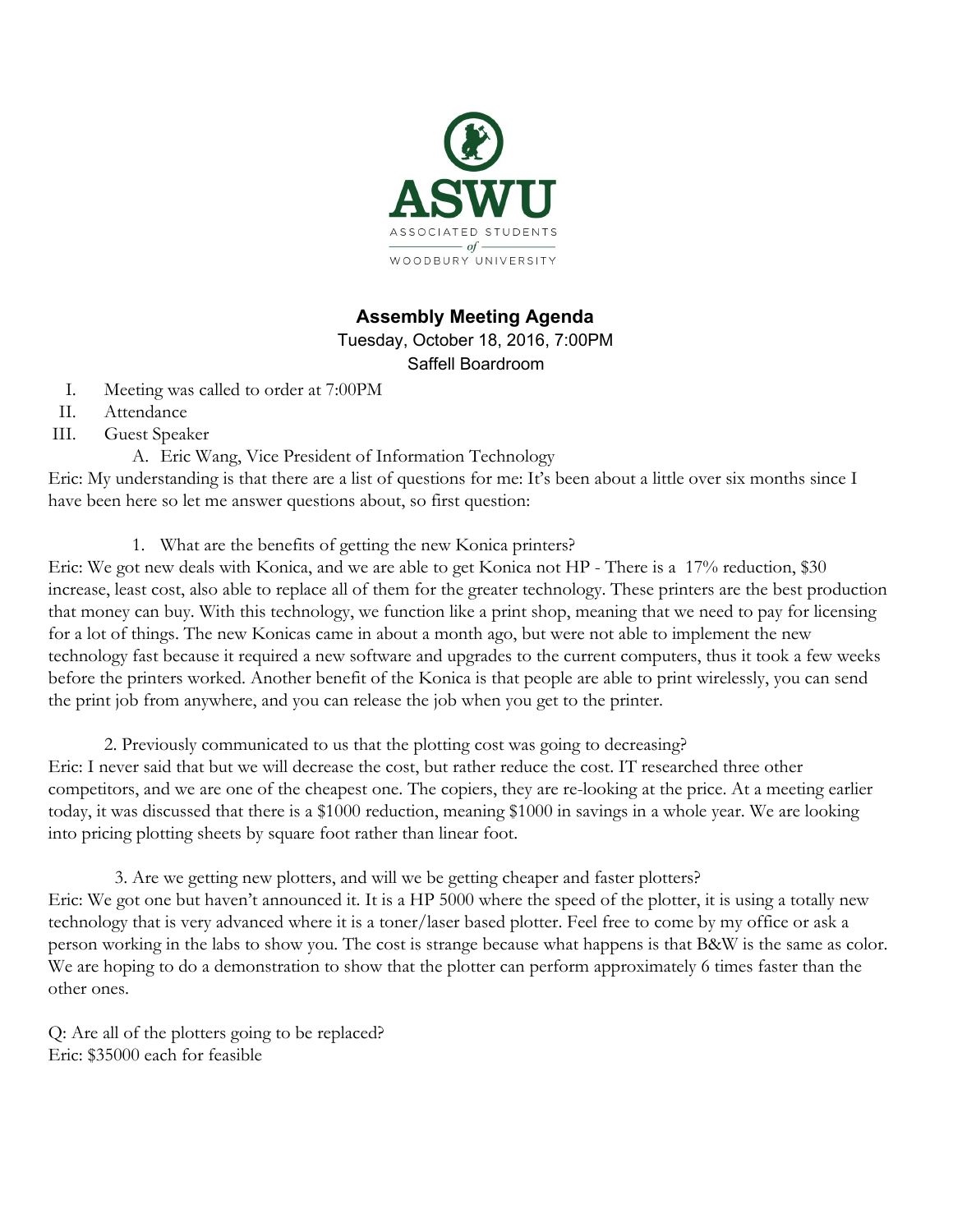Q: What are the ones we have now?

Eric: They have ink jets where you can print a poster in a minutes, but this one is going to be a laser printer, to have a launch and show off

Q: Now how much is the cost of each? Eric: About, a little bit less

Q: Will this be an addition? Eric: Yes, we are not taking away the other existing plotters

# 4. Are we upgrading to a wireless system?

Eric: They answer is yes and no, a long term plan. I came from a private corporate so I work a little different. Long term plan is to price it and get a microwave a dish, that will be sitting in the business building and will be connected to the dorms. But with our current infrastructure, we want to kills two birds with one stone, and for the ports to have something where we haven't updated the software, so right now we cannot open the ports. This means that you can play all you want but at the same time we want to purchase a new firewall that will allow new shaping to where IT can control the firewall and the network, and software, so with that when it is needed. So during a certain peak time, we would be able to switch it. Or if a disaster happened we would still be having a microwave dish. But long term, but the problem with us for enrollment numbers and budget cuts he should upgrade the switched for higher network but it takes time. My team of 8 people is working to help me implement, and they are busy right now working with Equitrac and San Diego.

5. We are looking to host informational sessions about the IT Department and its services.

Q: For the RHA gaming tournament, I am suggesting a more popular game like Call of Duty, because the main reason is that FIFA is hitting a limited demographic.

Eric: Potentially bring more and there are some logistics to that, but we will speak more into detail for that. Today there is a release of Battlefield 1, and if anything I will try to feature, I'm thinking to purchase Sony ER, for the students to have a taste of it. My brother worked at Sony, and Playstation support, based on some report, is that people get dizzy- don't quote me- but trying to get it back.

Q: Students have games that are popular and to just ask the student body if there are any games that they would like to see, it might be complicated but as far as money

Eric: Keep in mind that there are licensing obstacles for gaming tournaments.

Q: We can't play super nintendo?

Eric: One has to be careful to play tournament with super nintendo, and that's that.

Q: So you say consoles do you mean 3d as well.

Eric: I have to really be careful to not take up too much space to not shut you down, because you would be keeping that connection

Q: What number should we call to set up a help ticket for our gaming consoles to get connected to the Woodbury Wireless?

Eric: Helpdesk- 818.252.5295

A: you can also email helpdesk@woodbury.edu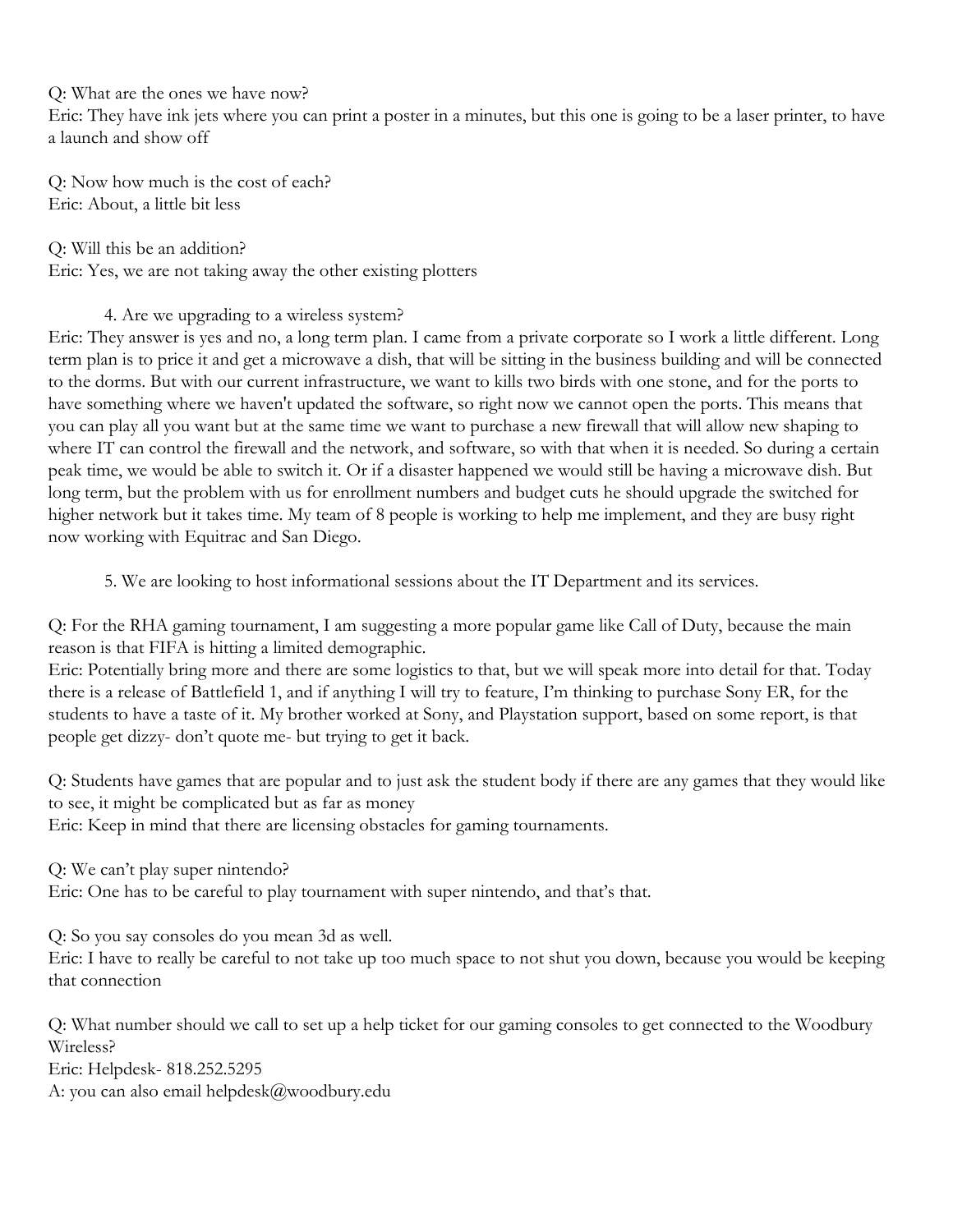Eric: Thank you very much I try to do the best I can, and my office is an open door policy so feel free to knock on my door or just walk in it's open.

#### IV. Event Announcements

- A. *Sigma Study Social* -Wednesday Nights at 7:22pm in North Hall Lobby
- B. *Pasillo De Los Muertos* South Hall Courtyard 10.20.16 this from 7-10pm.
- C. *CAB Mixer* at 6:00pm on Thursday 10.20.16

### V. Projects

- A. Jane Tan
	- 1. Birdfeeders: researching where and what to get.
	- 2. Hammocks: looking into getting sturdy one, like woven ones. In the past when they had the hammocks they were the fabric ones that ripped and did not last. I need to buy ones in store and not online.
		- Q: What about Olvera Street?

Jane: Yes I was looking into that, if any of you have any suggestions please let me know.

### VI. Senator Reports

- A. Media Culture & Design
	- 1. Andrew Hill……………………………………………………..Drewboy585@gmail.com a) Meeting with Sue Vesella, Dean of Media, Culture, and Design : We discussed the matter with previous interview with the Chair of Animation, Dori Littell Herrick, I expressed my concerns about the state of the Animation department and the lack of an evolving course that would coincide with an evolving industry. -We came to the conclusion that many of Mrs. Vesella's own concerns had been made concrete by the information I was presenting and that once Dori retires, there will be a complete deconstruction of the current program and a new, fresh curriculum will be in place. This new curriculum will incorporate a more in depth 3D animation course as mandatory for animation students, something that has been completely lacking in the current program and something that students have repeatedly wanted to learn about without having to go to video game design in order to do so. -Sue Vesella was on board with all my concerns and has promised me that my concerns are heard and that there will be actions taken to right the wrongs that have been going on for so long in MCD and a more thorough and thought out program will be established, one that will not require animation students to bounce around in course requirements that ask of them taking classes out of order. -I expressed my concern regarding that almost every animation recruiter that comes to this school repeatedly has said that they are looking for animators that are specialized in a specific area of animation whether that is background design, storyboarding etc , and I informed Sue Vesella that the current program does not allow for animation students to gear themselves toward a specific direction in animation but is in fact a very broad umbrella structure. After expressing my concerns for myself and the animation student body Sue Vesella granted me the privilege of doing an independent study in Storyboarding with Professor Eddie Rosas who will work one on one with me to hone my skills in that area in order to become specialized before I leave here. And as for the student body,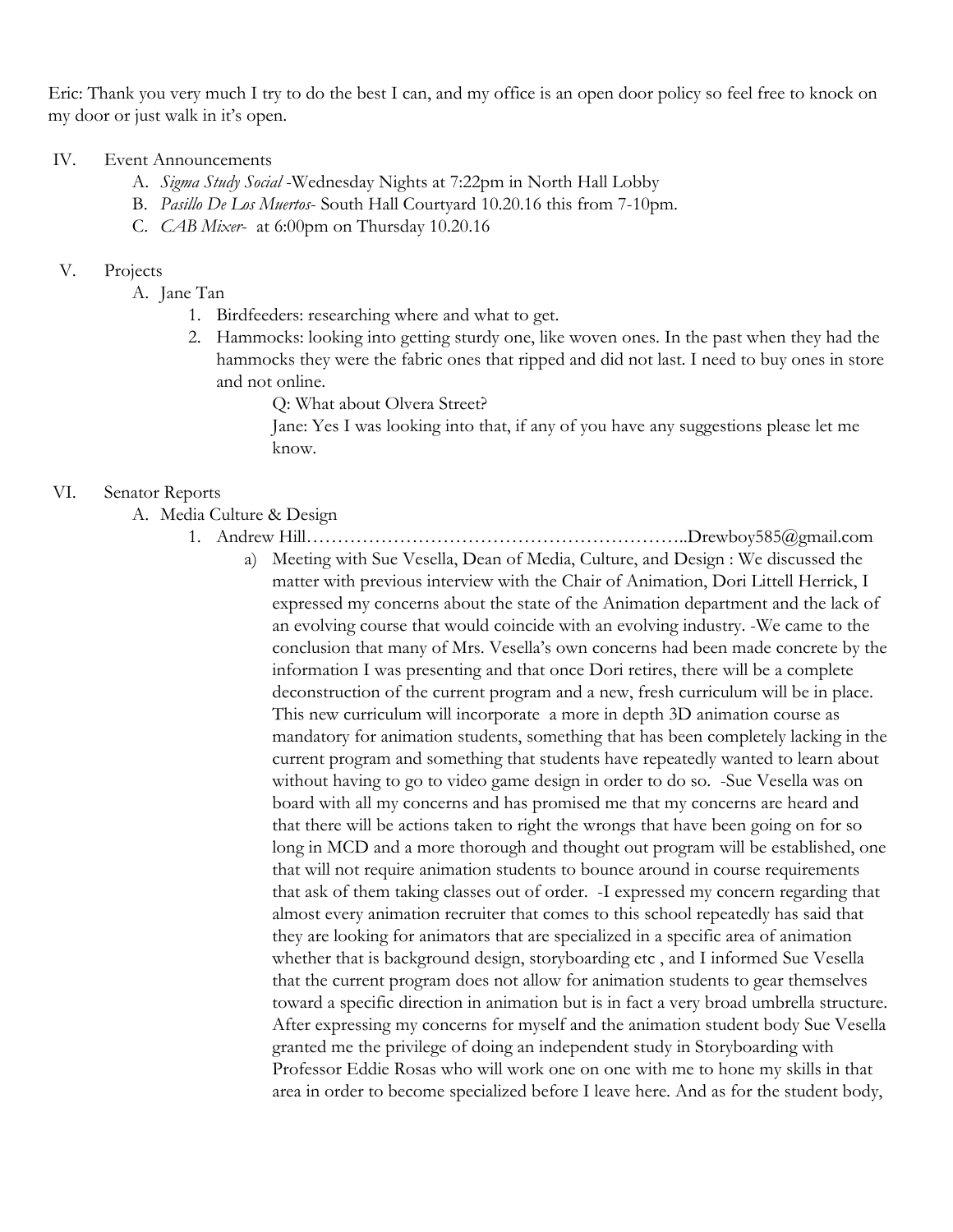the new program that will go into place will make every effort to help students focus on areas of animation that based on their interests.

### VII. Executive Board Reports

A. Jia Er Lin………………………………………………………………………………….President

- 1. [jiaer.lin@woodburyuniversity.edu](mailto:jiaer.lin@woodburyuniversity.edu)
	- a) Cabinet meeting last Wednesday
		- (1) Graduation Committee on Walking Policy: 46% of those who "walk" at graduation are technically not finished with their program. About ⅓ of them have an internship to do, ⅓ have GE classes left, and the last ⅓ have major courses left. Many don't finish their program until 5-6 years later after they have walked across the stage at graduation: 60% finish it in the first two years, and 10-20% don't finish until their 5-6 years after graduation. Remember the current policy is that you are able to petition to walk at graduation when you have an internship and/or 6 units remaining. You are able to walk if you have your internship or 6 units left. The problem with the current policy is that it makes the Woodbury graduation rate low, as many students don't finish their program. The committee is looking into doing two graduations each year: one in spring and one in winter, but the problem is that the speakers will be different. The committee is looking into only allowing students with major courses left and an internship left to walk, and those with GE credits left cannot walk.
		- (2) **Mauro**: For the last 15 years we've allowed students to walk with 3-6 units left at commencement. What you are handed is a holder to say you did the commencement. Even your diploma is actually not what employes you. The transcript that says "Graduated" is what employs you. even say that you graduated. 46% of the group that graduates are walkers, meaning they have 3-6 units or an internship to complete. Unfortunately it takes two years for that institution to let that person graduation. For reasons is because you've forgotten . On the academic side, it is an academic decision from the faculty. **Q**: I heard a lot of things that it was administration wise and record wise that they were adding things after with not getting jobs and such. and change wise, but because of administration is adding

**Mauro**: The majority of the students takes the 8 years to complete their degree. The other % is smaller because the statistics were shown and it's a significant chunk to show what most schools do, In other words unless you fail your final, which you don't find out until 2 weeks after you will see if you are on track to graduate

**Q**: So it should be the advisor to check about how much it begins. Can we work on having correct academic advising that is very effective? **Jia**: In two weeks **Will MCConnell** will be here so make sure to voice your concerns to him.

**Amanda**: Last year we have that where they have voice your concerns and last year we had over an hour meeting with him about that and all of the problems with advisors and such. You are supposed to apply for your grad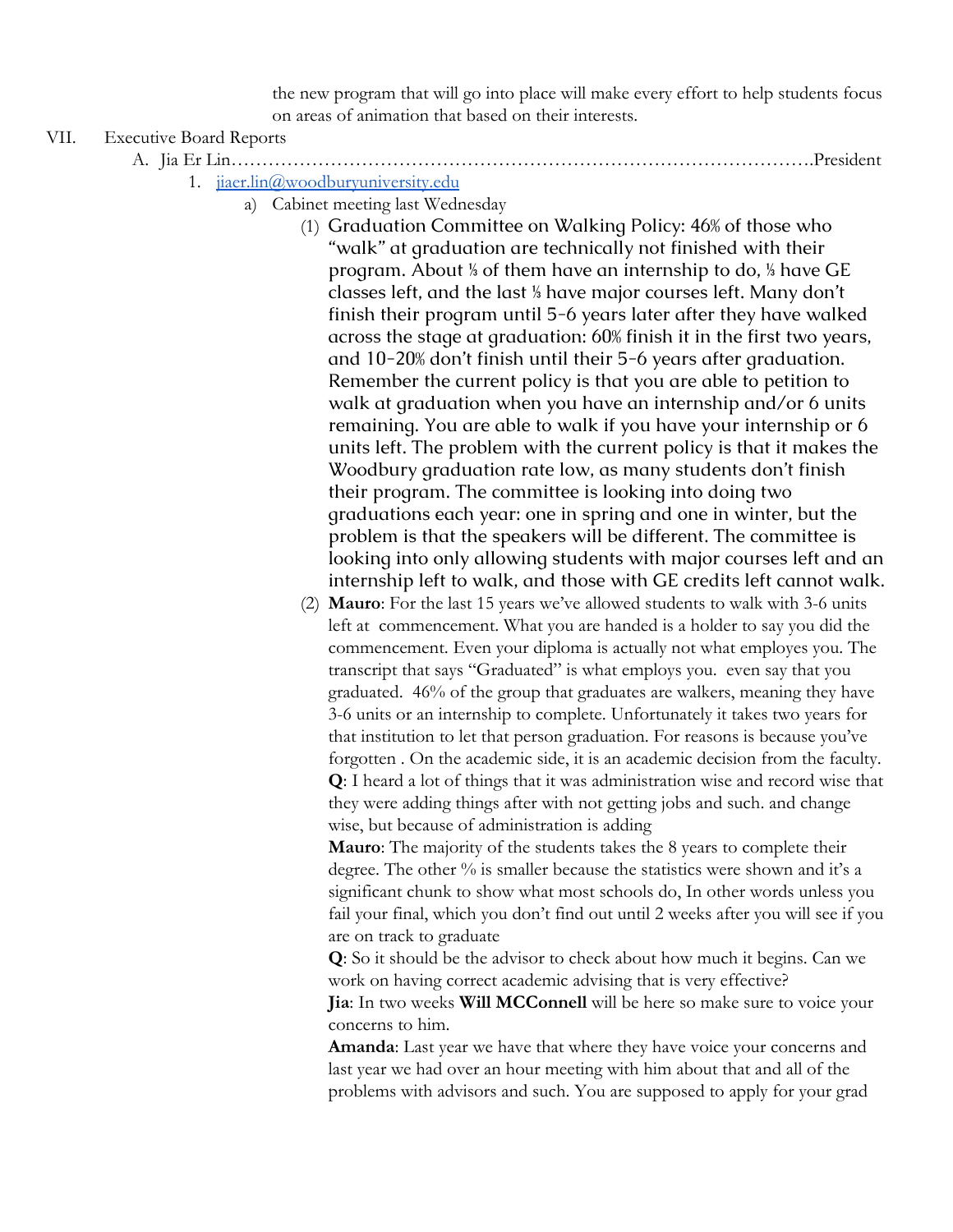check to where you are checking in your junior and sophomore year to check for a grad check.

- (3) University is looking to fundraise more money, and hope to have the Board of Trustees lead this and have \$2 million by 2018.
- (4) Also the University is looking into making a mentor program for current students, they are not sure how the mentors are going to work but it is based off a mentor program from another university/college. And this nice way to encourage recent alumni to get involved in Woodbury, by donating time and energy when they don't have the money to give yet.
- b) AS-You Day went really well, everyone loved the bulletin board, and we are looking to meet with Randy so we can get bulletin boards around campus

# B. Alexandra Holguin.……………………………………………………..Executive Vice President

- 1. [aswu@woodbury.edu](mailto:aswu@woodbury.edu)
	- a) Hello all, ASWU has put together 5 survey- all shared, so please take part in the surveys, please email me 24hrs in advance if you cannot attend and to have the same rep for clear communication

### C. Alexandra Rodriguez……………………………………………………..Vice President of Finance 1. [Alex.rodriguez@woodburyuniversity.edu](mailto:Alex.rodriguez@woodburyuniversity.edu)

- a) All of the transfers should have been cleared for the business office so please check that.
- b) The audit is not complete yet, so you should still ask for the year before.
- c) Two presidents and a few of the form reps, only a few things that you need to scan and email, so it's for your records, it's really just for future records if anything goes wrong in the business office.
- d) I know a lot of you had fun at the Fall turn up, just remember that we do have events this week, and there is the movie screening for PSA, we have Pasillo and Alumni mixer and all such.
- D. Esteban Cerna………………………………....…………..Vice President of Student Organizations
	- 1. [esteban.m.cerna@hotmail.com](mailto:esteban.m.cerna@hotmail.com)
		- a) If you have an event, Frea's need to be turned in two weeks in advance.

## E. Stephanie Sandoval……………………………………………………..Vice President of Marketing 1. [stephanie.sandoval@woodburyuniversity.edu](mailto:stephanie.sandoval@woodburyuniversity.edu)

a) Post at least one flyer for OAC events, send it to her though whether or not it is OAC

F. Amanda Sachartoff…………………………………………………...Vice President of Student Life 1. [amandasachartoff@gmail.com](mailto:amandasachartoff@gmail.com)

- a) CAB and Get it tomorrow, hiding fake limbs around campus, and if you find them and the find the golden heart you will go to the Halloween Horror Nights, so I hope to see you all out there. If you are limited in time, check Snapchat: **ASWUPB**working on updating it.
- b) Halloween costume party where the formality is to where ap[orate costumes,